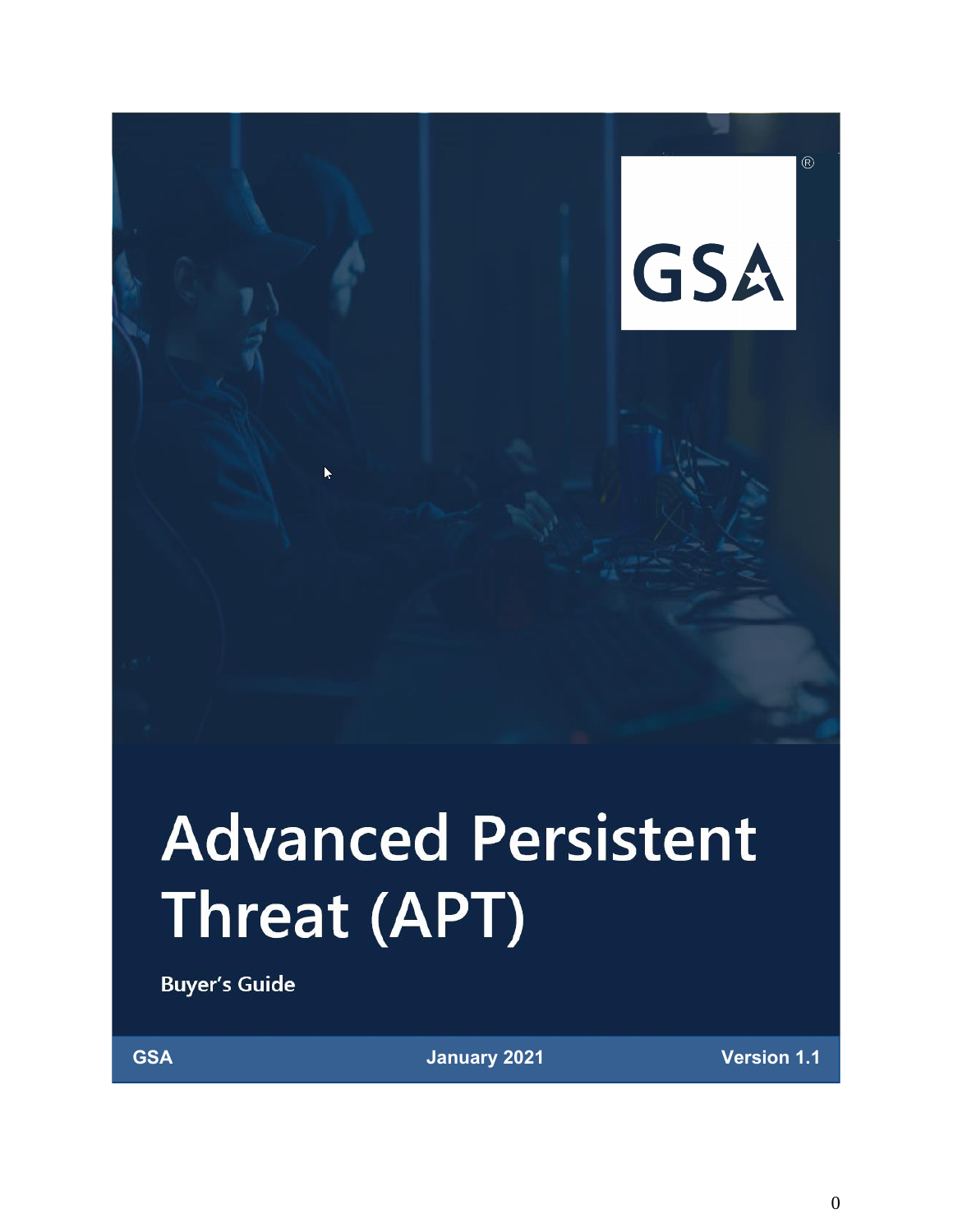#### Executive Summary

In 2010, the Google Aurora attack forever changed the way organizations look at internet security. This large-scale, sophisticated attack demonstrated to all sectors, from public to private, that they are vulnerable to a new class of security breach, the Advanced Persistent Threat (APT). Once limited to opportunistic criminals, cyber-attacks are becoming a key weapon of state sponsored entities seeking to exert increased influence, defend national sovereignty and project national power.

More recently, the SolarWinds compromise brought to light the enormous third-party vendor risk to one's supply chain. This compromise, and others like it, has demonstrated that APTs leverage highly sophisticated Tactics, Techniques, and Procedures (TTPs), which can only be successfully countered by a well-trained, proven organization; an organization equipped with specialized knowledge and skill to identify, protect, and detect APTs comprehensively and to adequately respond and recover.

Awareness and preparation are fundamental elements in cybersecurity planning and the management of risks. Because each organization's risks, priorities, and systems are unique, the National Institute of Standards and Technology (NIST) Cybersecurity Framework (CSF) can be used as a planning tool to help organizations prioritize opportunities for improvement within the context of a continuous and repeatable process in cybersecurity functions: Identify, Protect, Detect, Respond, and Recover. As such, organizations well versed in applying the principles of the CSF are better prepared to handle APTs with a well-trained and prepared response.

This buyer's guide provides key considerations organizations can utilize in the evaluation of a potential APT product, solution, or service. Ultimately, the guide will provide a mechanism for organizations to engage capable, proven industry partners to deal with APTs to enhance the overall resilience of the Nation's cybersecurity posture.

# **What are Advanced Persistent Threats?**

An APT refers to a continuous computer hacking process in which a cybercriminal carries out a prolonged attack against a specific target. An APT is no run-of-the-mill cybersecurity hazard. APTs are long-term operations designed to infiltrate and/or exfiltrate as much valuable data as possible without being discovered. An APT can last for many months and can-do untold damage to an enterprise in stolen data and trade secrets.

#### Advanced Persistent Threat Lifecycle

As APTs grew in number, they also evolved and matured. APTs take advantage of multiple attack points in systems and networks and hijacking users' credentials at a low and slow pace to remain inconspicuous and undetected. Consequently, the lifecycle of an APT is much longer and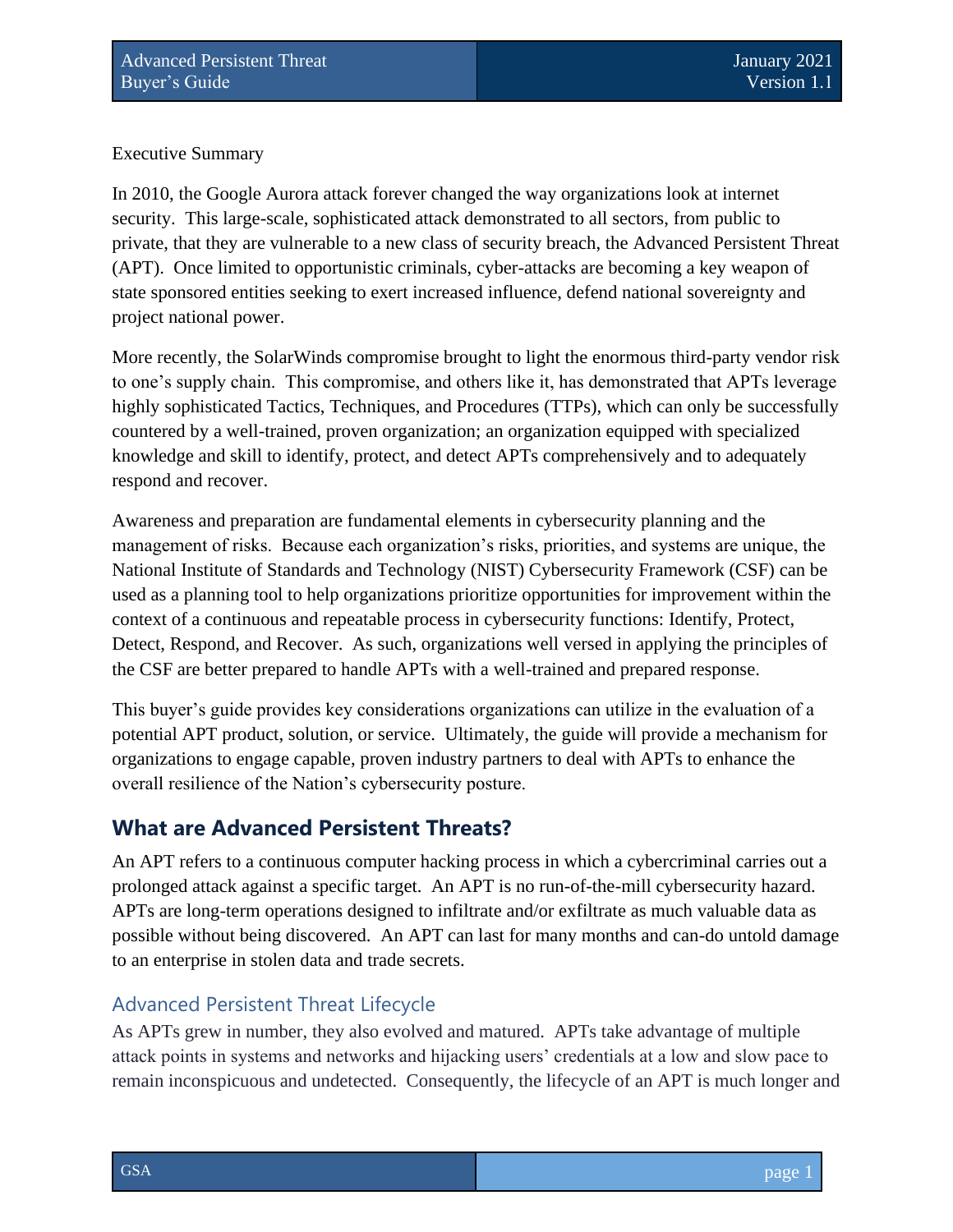more complex than other kinds of attacks. The illustration below highlights the autonomy of a typical APT attack.



#### Advanced Persistent Threats Groups

APT groups are widely classified as organizations that lead attacks on a country's information assets of national security or strategic economic importance through either cyber espionage or cyber sabotage. They are more elusive, sophisticated, and effective at what they do than traditional hackers.

Threat actors who lead APT attacks tend to be motivated and committed. They have a goal in mind and are organized, capable, and intent on carrying out that goal. Some of these threat actors exist under a larger organization, like a nation-state or corporation.

These groups are engaged in espionage with the sole purpose of gathering intelligence or undermining the target's capabilities.

Some examples of well-known APT groups that target the U.S. Government include:

#### ▪ **APT29**

**Also known as:** Cozy Bear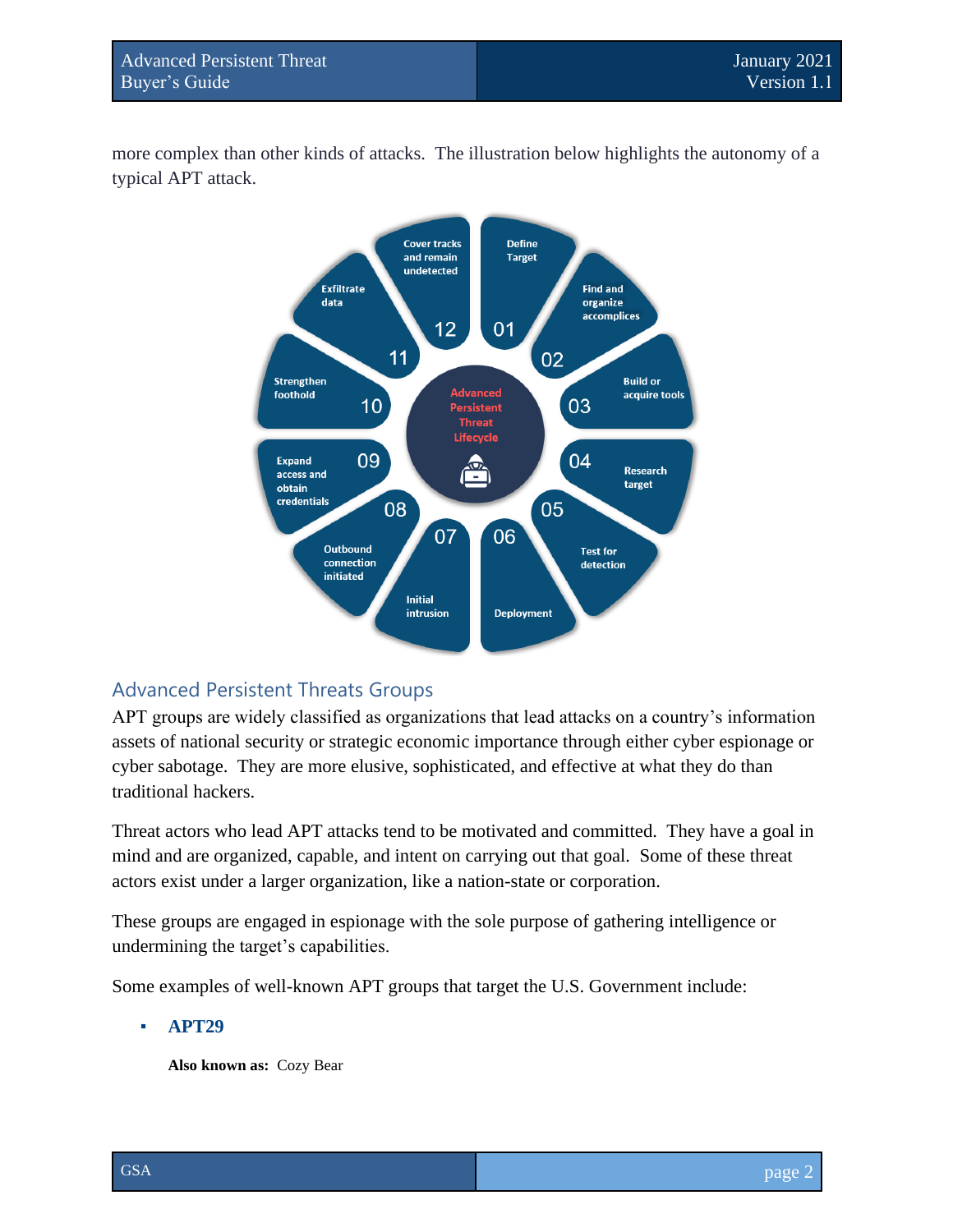**Suspected attribution:** Russia/Eastern Europe, these cyber-attacks are more technically advanced and highly effective at evading detection.

**Sponsor:** State-sponsored

**Target sectors:** Western and European governments, foreign policy groups and other similar organizations

**Motivation:** Information theft and espionage

**Overview:** APT29 is an adaptive and disciplined threat group that hides its activity on a victim's network, communicating infrequently and in a way that closely resembles legitimate traffic. By using legitimate popular web services, the group can also take advantage of encrypted SSL connections, making detection even more difficult. APT29 is one of the most evolved and capable threat groups. It deploys new backdoors to fix its own bugs and add features. It monitors network defender activity to maintain control over systems. APT29 uses only compromised servers for Command and Control (CnC) communication. APT29 counters attempts to remediate attacks. It also maintains a fast development cycle for its malware, quickly altering tools to hinder detection.

#### **Associated malware:** SUNBURST, HAMMERTOSS, TDISCOVER, UPLOADER

**Best Known Compromise:** SolarWinds (2020)

**Attack vectors:** APT29 has used social media sites such as Twitter or GitHub, as well as cloud storage services, to relay commands and extract data from compromised networks. The group relays commands via images containing hidden and encrypted data. Information is extracted from a compromised network and files are uploaded to cloud storage services.

#### ▪ **APT35**

**Also known as:** Phosphoros and Newscaster Team

**Suspected attribution:** Middle East, these hackers are dynamic, often using creativity, deception, and social engineering to trick users into compromising their own computers

**Sponsor:** State-sponsored

**Target sectors:** U.S. Western Europe, and Middle Eastern military, diplomatic, and government personnel, organizations in the media, energy, and defense Industrial base, and engineering, business services, and telecommunications sectors

**Motivation:** Information theft and espionage

**Overview:** APT35 is an Iranian government-sponsored cyber espionage team that conducts long-term, resource-intensive operations to collect strategic intelligence. Mandiant Threat Intelligence has observed APT35 operations dating back to 2014. APT35 has historically relied on marginally sophisticated tools, including publicly available webshells and penetration testing tools, suggesting a relatively nascent development capability. However, the breadth and scope of APT35's operations, particularly as it relates to its complex social engineering efforts, likely indicates that the group is well resourced in other areas. **Associated malware:** ASPXSHELLSV, BROKEYOLK, PUPYRAT, TUNNA, MANGOPUNCH, DRUBOT, HOUSEBLEND

**Best Known Compromise:** Election interference attempts (2020)

**Attack vectors:** APT35 typically relies on spear phishing to initially compromise an organization, often using lures related to health care, job postings, resumes, or password policies. However, also observed the group using compromised accounts with credentials harvested from prior operations, strategic web compromises, and password spray attacks against externally facing web applications as additional techniques to gain initial access.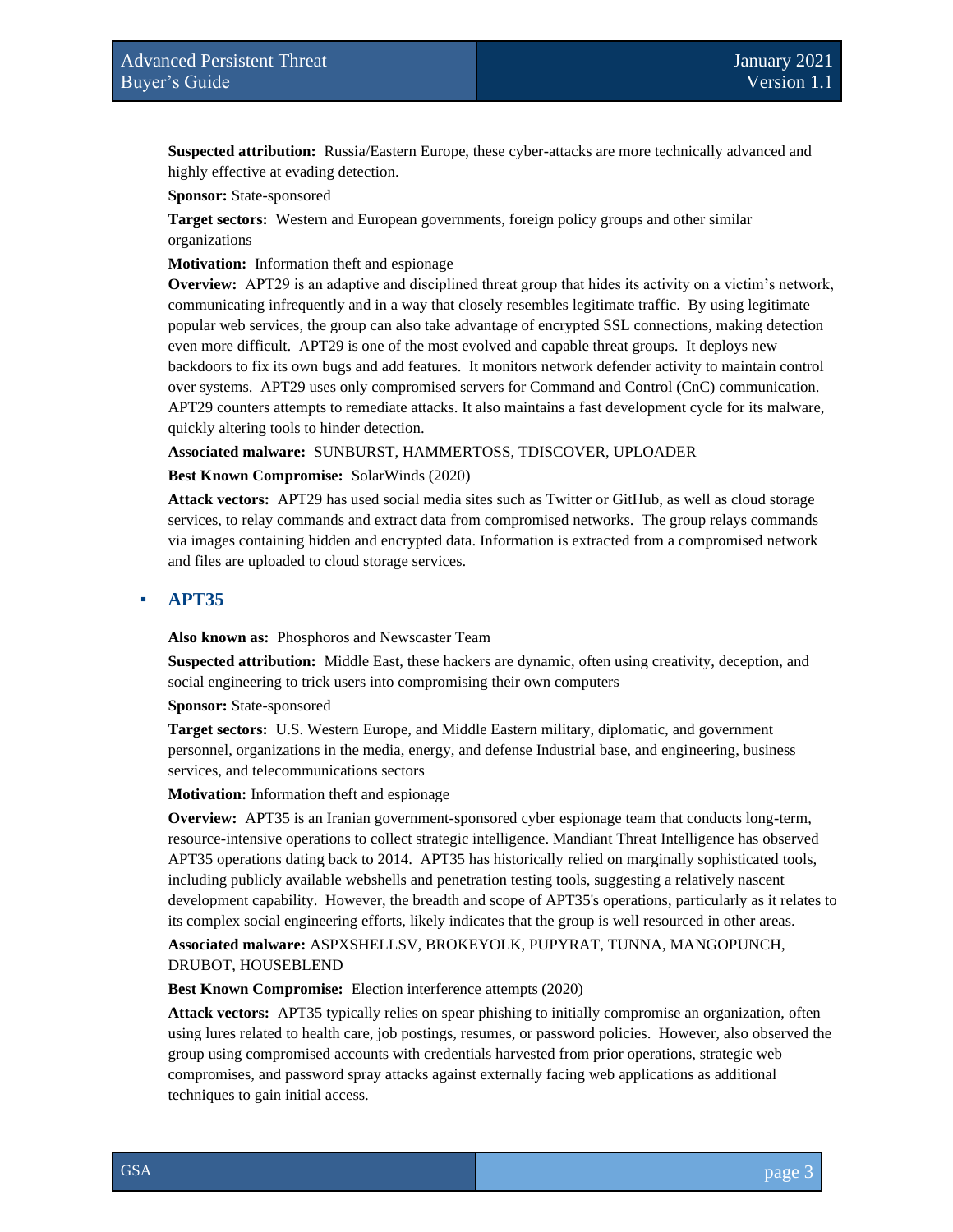#### ▪ **APT14**

**Also known as:** Anchor Panda

**Suspected attribution:** Asia-Pacific: Home to large, bureaucratic hacker groups who pursue many goals and targets in high-frequency, brute-force attacks.

**Sponsor:** State-sponsored, People's Liberation Army (PLA) Navy

**Target sectors:** Government, telecommunications, and construction and engineering.

**Motivation:** Information theft and espionage

**Overview:** APT14 engages in cyber operations where the goal is data theft, with a possible focus on military and maritime equipment, operations, and policies. The stolen data, especially encryption and satellite communication equipment specifications, could be used to enhance military operations, such as intercepting signals or otherwise interfering with military satellite communication networks.

**Associated malware:** Gh0st, POISONIVY, CLUBSEAT, GROOVY

**Best Known Compromise:** Steal military research secrets from US universities 2017

**Attack vectors:** APT14 threat actors do not tend to use zero-day exploits, but may leverage those exploits once they have been made public. They may leverage a custom Simple Mail Transfer Protocol (SMTP) mailer tool to send spear phishing messages. APT14 phishing messages are often crafted to appear to originate from trusted organizations.

### Advanced Persistent Threats Potential Targets

In general, APTs target higher-value targets like other nation-states or rival corporations. Two telling characteristics of an APT attack are an extended period, and consistent attempts at concealment.

Any sensitive data is a target for an APT. Potential targets include:

- Intellectual property (e.g., inventions, trade secrets, patents, designs, processes)
- Classified data
- Personally Identifiable Information (PII)
- **•** Infrastructure data
- Access credentials
- Sensitive or incriminating communications

Given the nature of APTs as described in the previous sections, organizations should leverage the CSF to architect a layered cybersecurity strategy in planning protections against APTs.

# **NIST Cybersecurity Framework**

The NIST CSF provides a set of guidelines that are easily prioritized and customizable to best suit the needs of an organization. The CSF identifies five high level functions: Identify, Protect,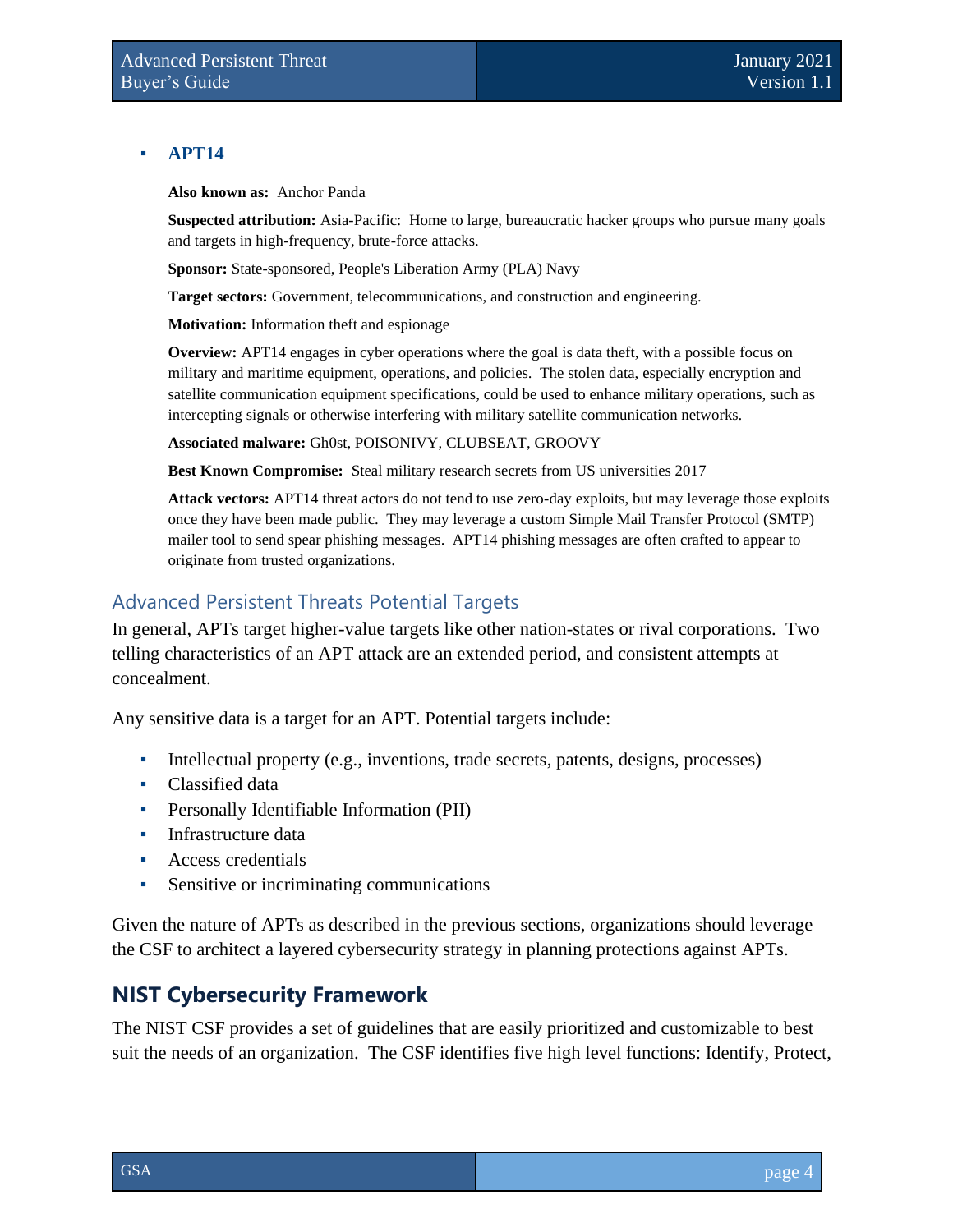Detect, Respond, and Recover. These five functions are not only applicable to cybersecurity risk management but may also serve in the planning and prevention of APTs.

The CSF can help organizations respond to and contain the impact of an APT incident if one does occur. Properly detecting, containing, and reporting an APT incident is a major aspect of the Framework. When an organization has set procedures to follow in the event of a data breach, organizations can respond quickly and reduce risks as much as possible. The illustration below depicts the five core functions of the CSF.



Despite the stealthy nature of APT attacks, there are preventative measures organizations can take to protect themselves against the loss of critical information. One of the most important steps in protecting against APTs is to have layered cybersecurity protections in place. This will not only help to prevent APTs, but will also ensure that an organization's most sensitive data would remain protected if an APT attack were to happen.

When organizations implement the CSF, there are key considerations that should be evaluated when buying products, solutions, and services from APT vendors. These key considerations are discussed in the next section.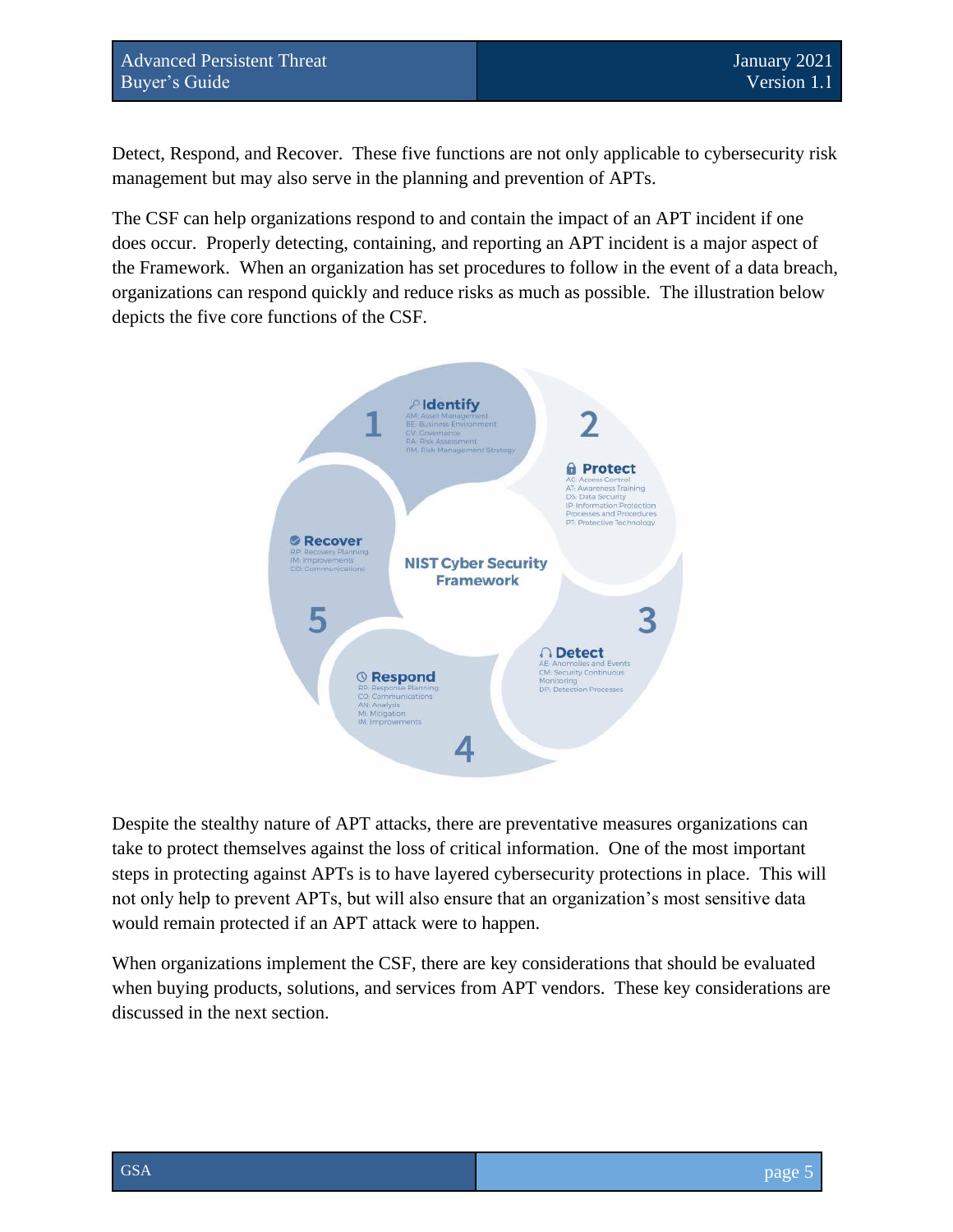# **Key Considerations for APT Products, Solutions, and Services**

On some level, nearly all security vendors can claim to provide an APT offering in detecting, responding to, or preventing the spread of APTs. Combating APTs requires a combination of TTPs that ideally work in a somewhat synergistic manner.

APT protections are a set of integrated solutions for the detection, prevention, and possible remediation of APT attacks. APT solutions may include, but are not limited to, sandboxing, Endpoint detection and response (EDR), Cloud Access Security Broker (CASB), reputation networks, threat intelligence management and reporting, forensic analysis and more. Some of the leading players in this market include, but not limited to, Carbon Black, CrowdStrike, FireEye, Forcepoint, Fortinet, McAfee, Microsoft, Palo Alto Networks, Sophos, Symantec, and Webroot.

Vendors in the APT vendor space should be evaluated by organization acquisition professionals according to, but to limited to, the following key technical features and capabilities:

- **Deployment Options** availability of the solution in different form factors, such as onpremises solutions, cloud-based services, hybrid, appliances and/or virtual appliances.
- **Platform Support** support for threat protection across a variety of platforms including: Windows, macOS, Linux, iOS, and Android.
- **Malware detection** usually based on behavior analysis, reputation filtering, advanced heuristics, and more.
- **Firewall & URL** filtering for attack behavior analysis.
- **Web and Email Security** serve to block malware that originates from Web browsing or emails with malicious intent.
- **SSL/TLS scanning** traffic over a Secure Socket Layer (SSL)/Transport Layer Security (TLS) connection is also commonly monitored to enforce organizational policies.
- **Encrypted traffic analysis** provides monitoring of behavior of encrypted traffic to detect potential attacks.
- **Forensics and Analysis of zero-day and advanced threats** provide heuristics and behavior analysis to detect advanced and zero-day attacks.
- **Sandboxing and Quarantining** offer detection and isolation of potential threats.
- **Endpoint Detection and Response (EDR)** the ability to continuously monitor endpoints and network events to detect internal or external attacks and enable rapid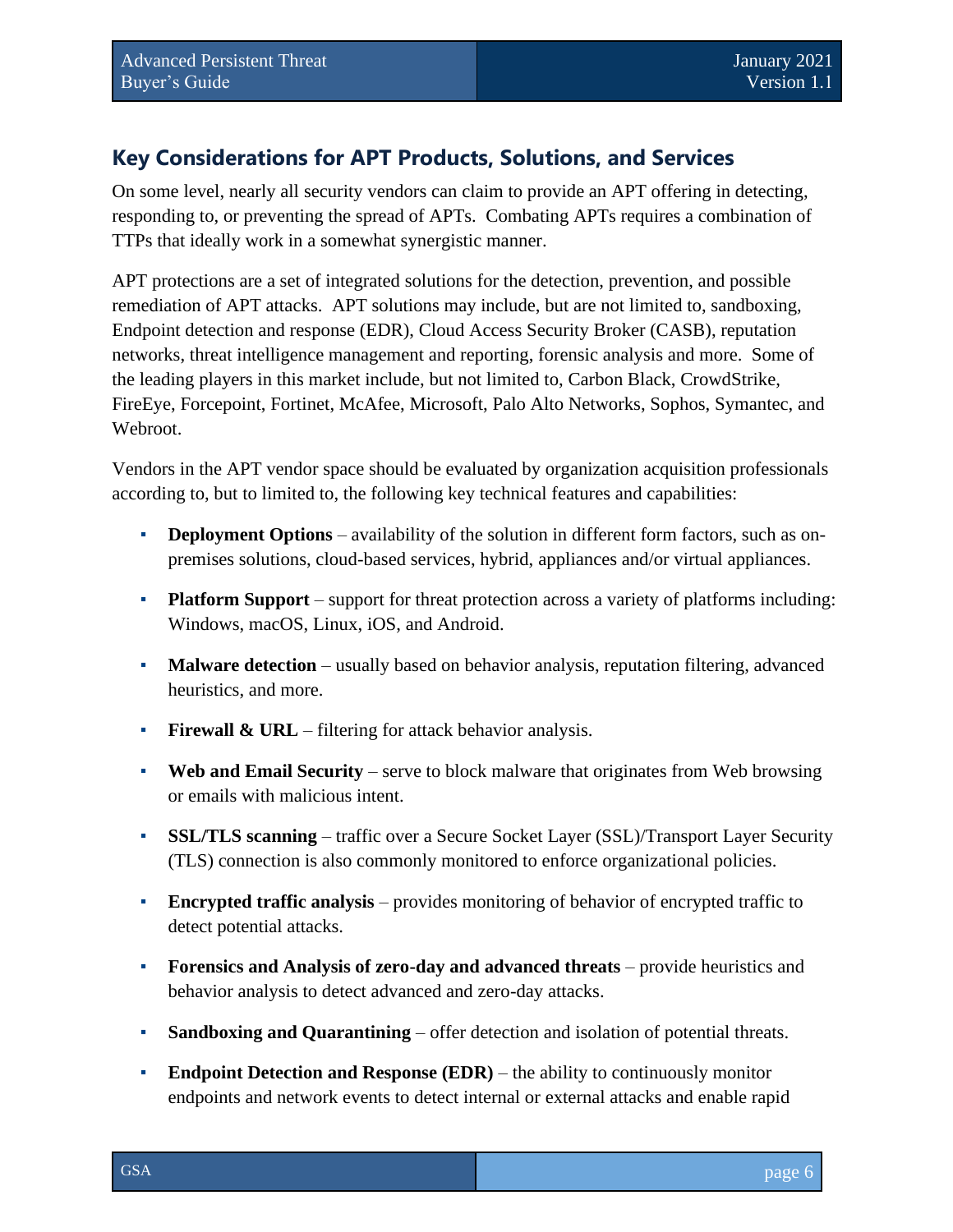response. EDR systems feed information into a centralized database where it can be further analyzed and combined with advanced threat intelligence feeds for a full understanding of emerging threats. Some EDR systems also integrate with sandboxing technologies for real-time threat emulation. Most EDR systems integrate with forensic solutions for deeper attack analysis.

- **Directory Integration** integration with Active Directory or Lightweight Directory Access Protocol (LDAP), to help manage and enforce user policies.
- **Cloud Access Security Broker (CASB)** on-premises or cloud-based solutions that sit between users and cloud applications to monitor all cloud activity and enforce security policies. CASB solutions can monitor user activity, enforce security policies, and detect hazardous behavior, thus extending an organization's security policies to cloud services.
- **Data Loss Prevention (DLP)** allows organizations to define policies to prevent loss of sensitive electronic information.
- **Mobile Device Protection** the inclusion of Mobile Device Management (MDM) or Enterprise Mobility Management (EMM) features to help protect mobile endpoints.
- **Administration** easy, single pane of glass management across all users and network resources.
- **Real-time updates** to rapidly block, quarantine and defend against newly identified threats or attacks across all network resources.
- **Environment threat analysis** to detect existing threat exposure and potential security gaps.
- **Remediation** refers to the ability to automatically restore endpoints, servers, and other devices to a healthy state, in the event they have been compromised. Remediation may involve re-imaging and/or other cleanup processes and techniques.

In addition, the following non-technical aspects should be considered

- **Pricing** what is the pricing model for the solution, is it easy to understand and allows customers to budget properly for the solution, as well as is it in line with the level of functionality being offered, and does it represent a "good value".
- **Customer Support** is customer support adequate and in line with customer needs and response requirements.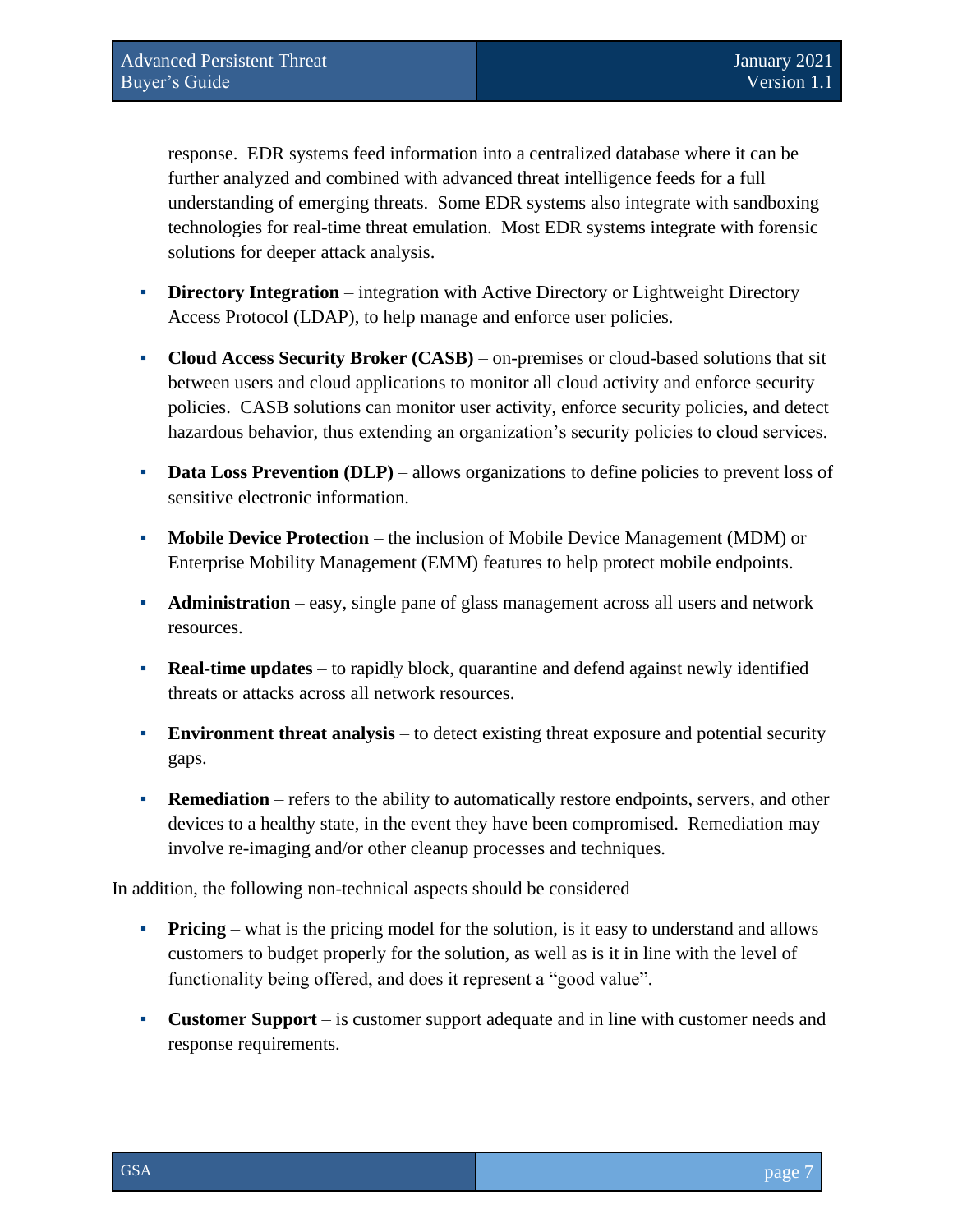**Professional Services** – does the vendor provide the right level of professional services for planning, design, and deployment, either through internal teams, or through partners.

Fortunately, several APT protection vendors that offer products and services that keep APTs at bay are on GSA's Service Schedules. The table below provides a list of GSA Service Schedules that can assist an organization in developing a holistic APT solution.

> The Cybersecurity and Infrastructure Security Agency (CISA), Office of the Director of National Intelligence (ODNI), National Security Agency (NSA) and others have emphasized that APTs are conducted by highly sophisticated actors, who are patient, and by the very nature of APT, persistence is their key goal. What this means is defenders require very high skill levels with knowledge and experience in detecting and eradicating APT actors from Federal government systems.

In addition, GSA can assist in providing language for solicitations to select companies with a proven track record with eradicating APT. GSA can also provide scope reviews of the language before the solicitation goes out.

# **Contact information for this APT Buyer's Guide**

Contact information for this APT Buyer's Guide:

- **[ITSecurityCM@gsa.gov](mailto:ITSecurityCM@gsa.gov) for Customer Support with the APT Buyer's Guide**
- [RMASS@gsa.gov](mailto:RMASS@gsa.gov) for any APT buyer's guide comments, suggestions, options
- Reach out to respective acquisition support for the contracts identified in the Appendix A and Appendix B of this APT Buyer's Guide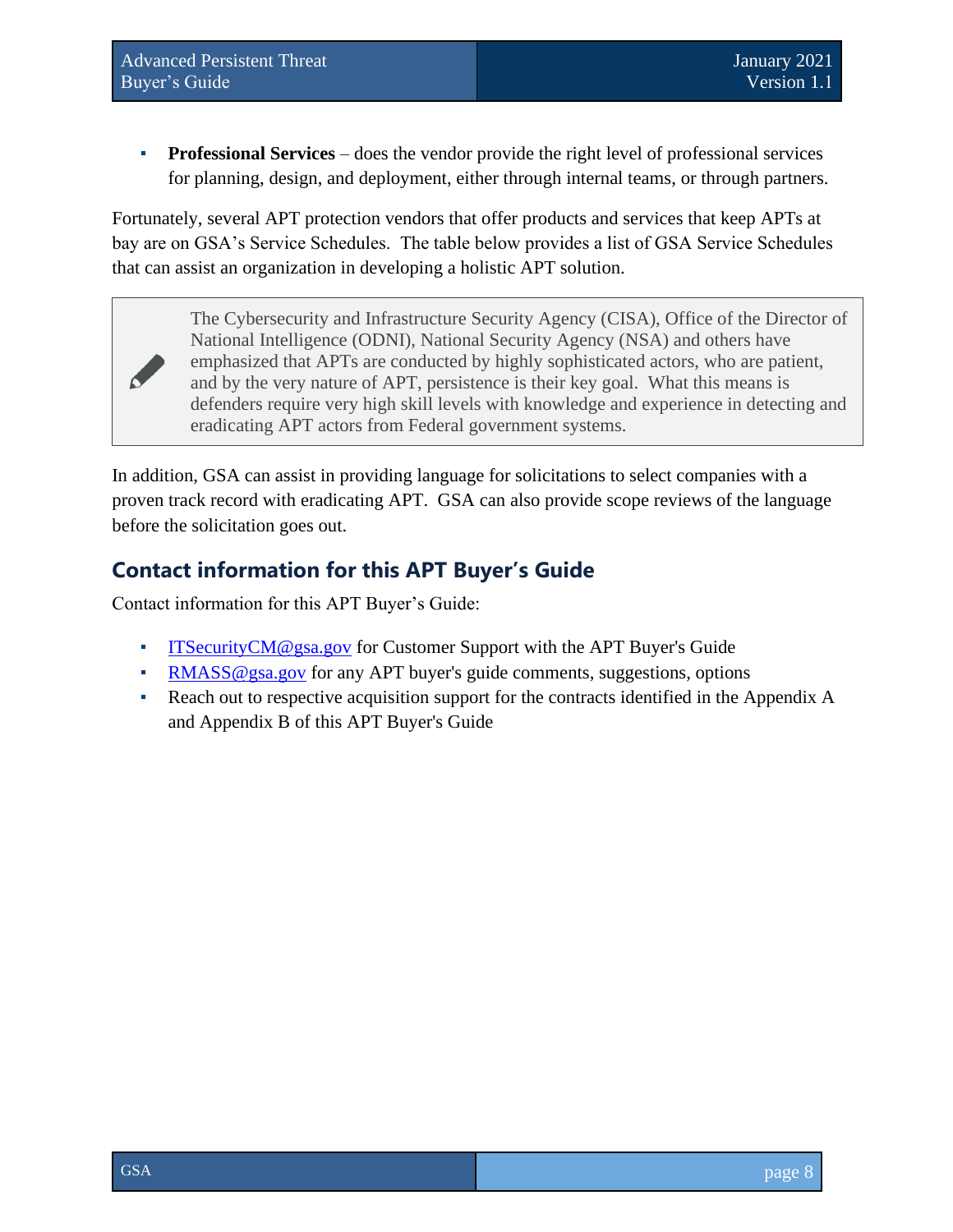# **Appendix A - GSA Products and Services**

## A.1 GSA Product Schedules and BPAs

The below table lists GSA Product Schedules and Blanket Purchase Agreements (BPAs).

| <b>GSA Product Schedules and BPAs</b> |                                                                                                                                                                                                                                                                                                                                                                                                                                                                                                    |  |
|---------------------------------------|----------------------------------------------------------------------------------------------------------------------------------------------------------------------------------------------------------------------------------------------------------------------------------------------------------------------------------------------------------------------------------------------------------------------------------------------------------------------------------------------------|--|
| Link                                  | <b>Description</b>                                                                                                                                                                                                                                                                                                                                                                                                                                                                                 |  |
| GSA eLIBRARY 541519CDM                | Continuous Diagnostics and Mitigation (CDM) Tools<br>includes Department of Homeland Security (DHS)<br>approved hardware and software products. CDM<br>capabilities include: Asset Management, Identity and<br>Access Management, Network Security Management,<br>Data Protection Management and, Future Capabilities.                                                                                                                                                                             |  |
| <b>GSA eLIBRARY ALLIANT 2</b>         | IT Security and Cybersecurity: Development and<br>implementation of management, operational, and<br>technical security controls required by agencies to assure<br>desired levels of protection for IT systems and data are<br>achieved.<br>System and Network Controls: Facilitate the planning,<br>organizing, coordinating, and controlling of the<br>arrangement of the elements of protection and<br>monitoring capabilities, and incident recovery actions of<br>the information environment. |  |
| <b>GSA eLIBRARY MISC SINS</b>         | Order-Level Materials (OLM) - are supplies and/or<br>services acquired in direct support of an individual task<br>or delivery order placed against a Schedule contract or<br>BPA.                                                                                                                                                                                                                                                                                                                  |  |
| <b>GSA ADVANTAGE</b>                  | SolarWinds top alternatives in IT Infrastructure<br>Monitoring Tools for GSA agency customers that can be<br>purchased on GSA Advantage are provided in the links<br>below:<br>https://www.gartner.com/reviews/market/it-<br>infrastructure-monitoring-<br>tools/vendor/solarwinds/alternatives<br>https://www.gartner.com/reviews/market/it-<br>infrastructure-monitoring-tools                                                                                                                   |  |
|                                       |                                                                                                                                                                                                                                                                                                                                                                                                                                                                                                    |  |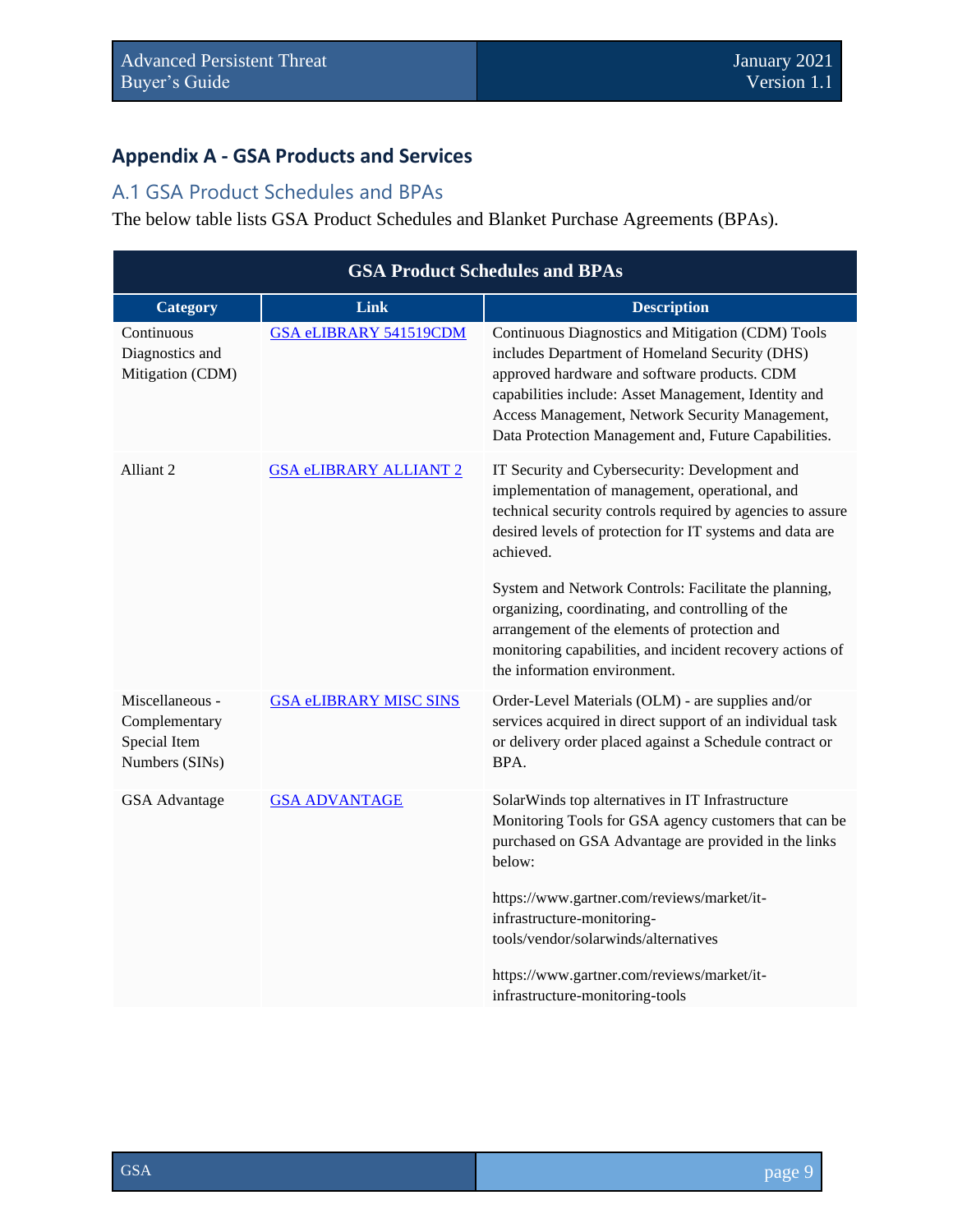# A.2 GSA Service Schedules and BPAs

The below table lists GSA Service Schedules and Blanket Purchase Agreements (BPAs).

| <b>GSA Services Schedules and BPAs</b>                                      |                               |                                                                                                                                                                                                                                                                                                                                                                                                                                                                                                                                                                                                                                                                                                                                                                                                                                                                                                                           |
|-----------------------------------------------------------------------------|-------------------------------|---------------------------------------------------------------------------------------------------------------------------------------------------------------------------------------------------------------------------------------------------------------------------------------------------------------------------------------------------------------------------------------------------------------------------------------------------------------------------------------------------------------------------------------------------------------------------------------------------------------------------------------------------------------------------------------------------------------------------------------------------------------------------------------------------------------------------------------------------------------------------------------------------------------------------|
| <b>Category</b>                                                             | Link                          | <b>Description</b>                                                                                                                                                                                                                                                                                                                                                                                                                                                                                                                                                                                                                                                                                                                                                                                                                                                                                                        |
| <b>Highly Adaptive</b><br>Cybersecurity<br>Services (HACS)                  | <b>GSA eLIBRARY 54151</b>     | Highly Adaptive Cybersecurity Services (HACS)<br>Includes a wide range of fields such as, the seven-step<br>Risk Management Framework services, information<br>assurance, virus detection, network management,<br>situational awareness and incident response, secure web<br>hosting, and backup, security services, and Security<br>Operations Center (SOC) services. HACS subcategories<br>include High Value Asset Assessments, Risk and<br>Vulnerability Assessments, Cyber Hunt, Incident<br>Response, and Penetration Testing.                                                                                                                                                                                                                                                                                                                                                                                      |
| IT Professional<br>Services                                                 | <b>GSA eLIBRARY 5451S</b>     | IT Professional Services and/or labor categories for<br>database planning and design; systems analysis,<br>integration, and design; programming, conversion, and<br>implementation support; network services, data/records<br>management, and testing.                                                                                                                                                                                                                                                                                                                                                                                                                                                                                                                                                                                                                                                                    |
| Identity,<br>Credentialing, and<br><b>Access Management</b><br>(ICAM)       | GSA eLIBRARY 541519ICAM       | Identity, Credentialing and Access Management (ICAM)<br>Managed service offerings for electronic credentials,<br>identity and access management, authentication, and<br>identity and access management professional services.                                                                                                                                                                                                                                                                                                                                                                                                                                                                                                                                                                                                                                                                                             |
| Data Breach<br>Response and<br><b>Identity Protection</b><br>Services (IPS) | <b>GSA eLIBRARY 541990IPS</b> | Data Breach Response and Identity Protection Services<br>include but are not limited to: breach mitigation and<br>analysis/forensic services, the deployment of financial<br>risk assessment and mitigation strategies and techniques;<br>improvement of capabilities through the reduction,<br>identification, and mitigation of risks; detailed risk<br>statements, risk explanations, and mitigation<br>recommendations; design and development of new<br>business applications, processes, and procedures in<br>response to risk assessments; and ensuring compliance<br>with governance and regulatory requirements.<br>This Scope also provides for Data Breach Response and<br>Identity Protection Services (IPS) which includes an<br>integrated, total solution for services to provide identity<br>monitoring and notification of Personally Identifiable<br>Information (PII) and Protected Health Information |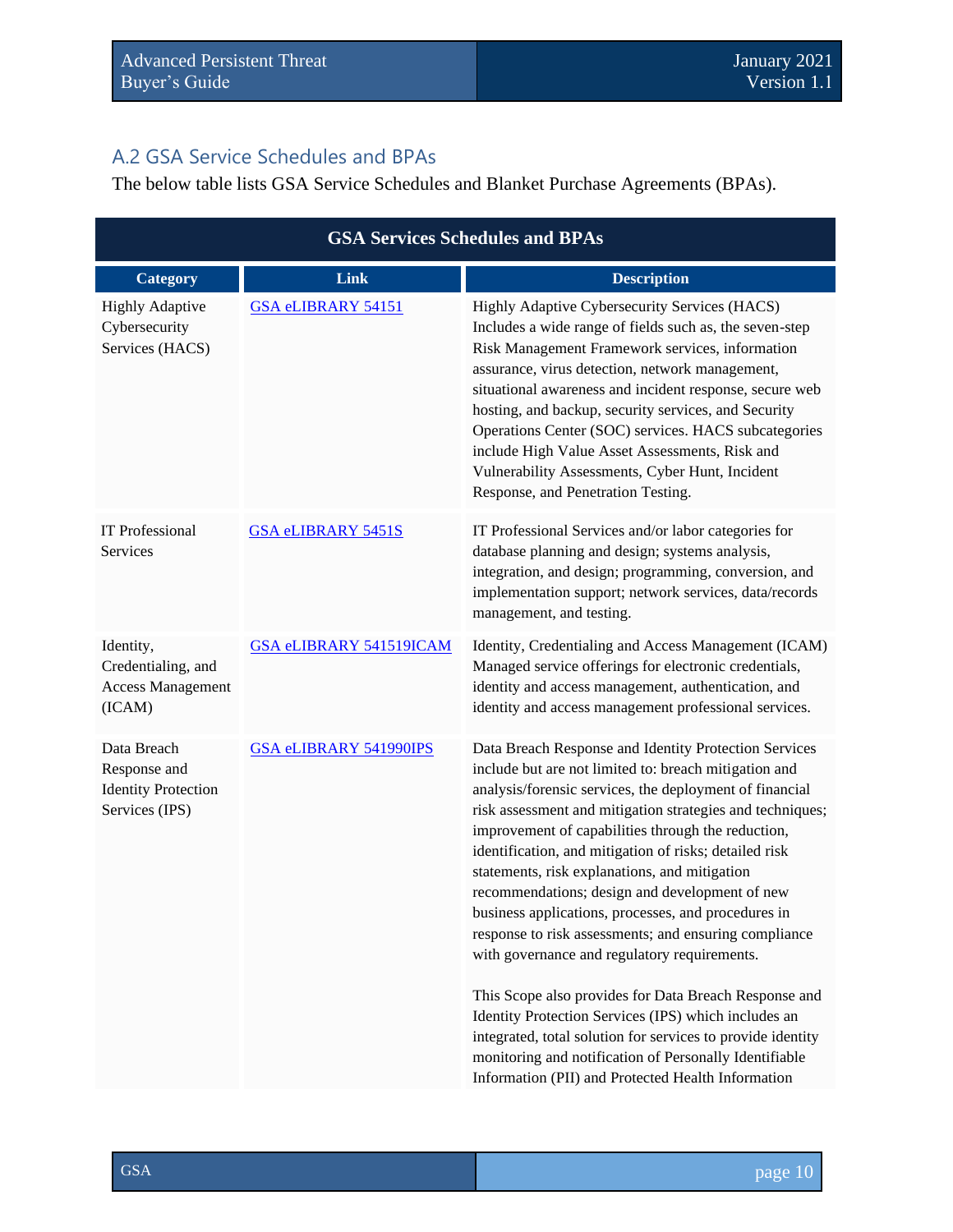|                                                                    |                                | (PHI), identity theft insurance and identity restoration<br>services, and protect (safeguard) the confidentiality of<br>PII and PHI. Additional requirements specifically for<br>Identity Protection Services are found in the NAICs<br>document 541990 titled Risk Assessment, Mitigation<br>Services, and Identity Protection.                                                                                                                                                                                                                                                                                                                                                                                                                                                                                                                                                                                                                                                                                                                                                                                                                                                                                                                                                                                                        |
|--------------------------------------------------------------------|--------------------------------|-----------------------------------------------------------------------------------------------------------------------------------------------------------------------------------------------------------------------------------------------------------------------------------------------------------------------------------------------------------------------------------------------------------------------------------------------------------------------------------------------------------------------------------------------------------------------------------------------------------------------------------------------------------------------------------------------------------------------------------------------------------------------------------------------------------------------------------------------------------------------------------------------------------------------------------------------------------------------------------------------------------------------------------------------------------------------------------------------------------------------------------------------------------------------------------------------------------------------------------------------------------------------------------------------------------------------------------------|
| <b>Risk Assessment</b><br>and Mitigation<br>Services               | <b>GSA eLIBRARY 541990RISK</b> | Risk Assessment and Mitigation Services includes:<br>breach mitigation and analysis/forensic services, the<br>deployment of financial risk assessment and mitigation<br>strategies and techniques; improvement of capabilities<br>through the reduction, identification, and mitigation of<br>risks; detailed risk statements, risk explanations and<br>mitigation recommendations; design and development of<br>new business applications, processes, and procedures in<br>response to risk assessments; and ensuring compliance<br>with governance and regulatory requirements. Firms can<br>assist the Ordering Agency with preventive measures in<br>protecting Personally Identifiable Information (PII) and<br>Protected Health Information (PHI) through the<br>evaluation of threats and vulnerabilities to PII and PHI<br>type of information; training of Government personnel<br>on how to prevent data breaches and identity theft;<br>vulnerability assessments; privacy impact and policy<br>assessments; review and creation of privacy and<br>safeguarding policies; prioritization of threats;<br>maintenance and demonstration of compliance; and<br>evaluation and analysis of internal controls critical to the<br>detection and elimination of weaknesses to the<br>protection of PII and PHI type of information. |
| Miscellaneous -<br>Complementary<br>Special Item<br>Numbers (SINs) | <b>GSA eLIBRARY MISC SINS</b>  | Order-Level Materials (OLM) are supplies and/or<br>services acquired in direct support of an individual task<br>or delivery order placed against a Schedule contract or<br>BPA.                                                                                                                                                                                                                                                                                                                                                                                                                                                                                                                                                                                                                                                                                                                                                                                                                                                                                                                                                                                                                                                                                                                                                         |
| 8ASTARS <sub>2</sub>                                               | <b>GSA eLIBRARY 8STARS 2</b>   | 8(a) Streamlined Technology Acquisition Resources for<br>Services (STARS II) GWAC is designed to promote<br>small business utilization when purchasing information<br>technology (IT) services or IT services-based solutions<br>for the federal government.                                                                                                                                                                                                                                                                                                                                                                                                                                                                                                                                                                                                                                                                                                                                                                                                                                                                                                                                                                                                                                                                            |
|                                                                    |                                | Each of the 8(a) STARS II constellations includes four<br>functional areas designated by the North American<br>Industry Classification System (NAICS). These NAICS<br>functional areas are:                                                                                                                                                                                                                                                                                                                                                                                                                                                                                                                                                                                                                                                                                                                                                                                                                                                                                                                                                                                                                                                                                                                                             |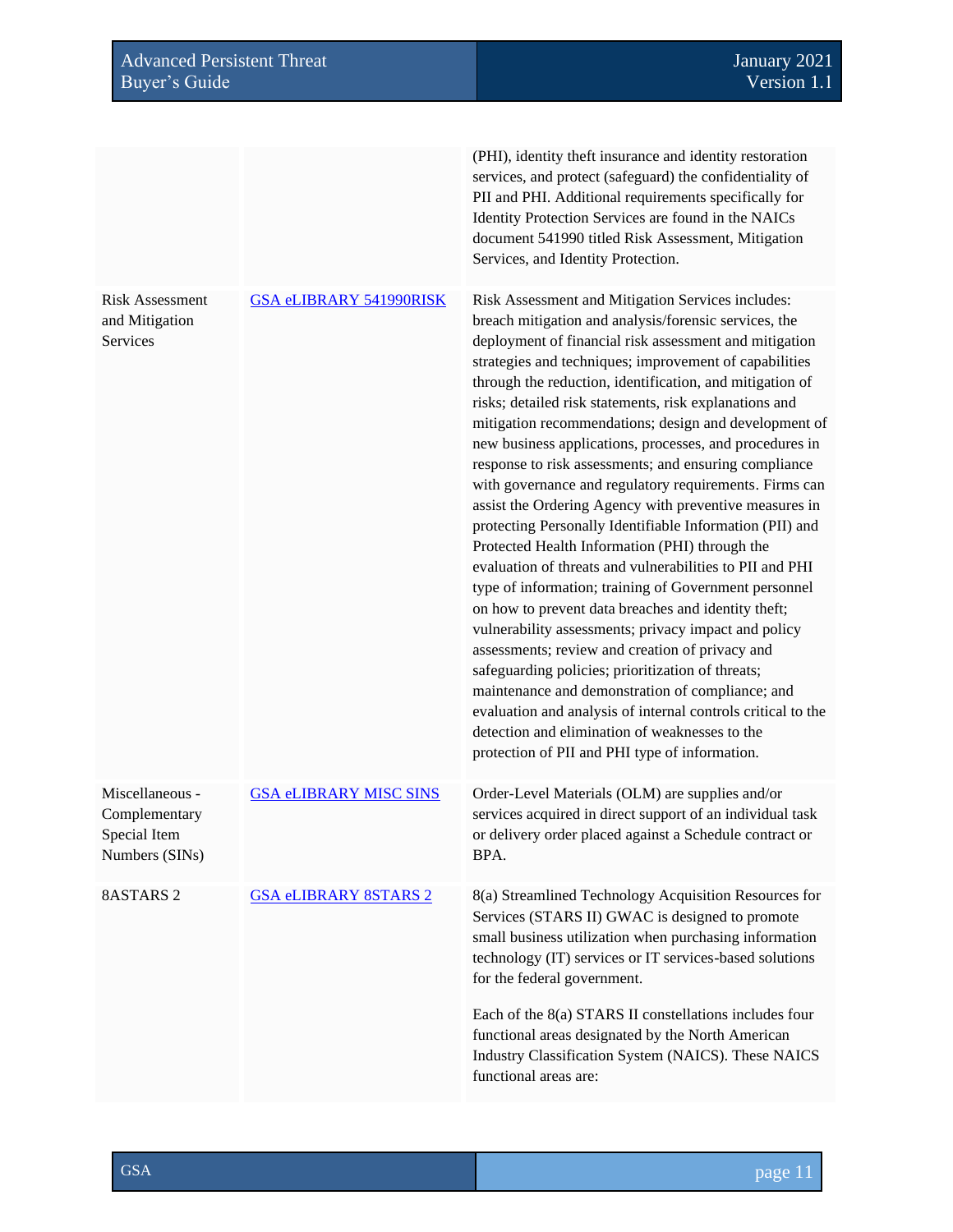| <b>Advanced Persistent Threat</b><br>Buyer's Guide |                               | January 2021<br>Version 1.1                                                                                                                                                                                                                                                                                                                                                                                                                                                     |
|----------------------------------------------------|-------------------------------|---------------------------------------------------------------------------------------------------------------------------------------------------------------------------------------------------------------------------------------------------------------------------------------------------------------------------------------------------------------------------------------------------------------------------------------------------------------------------------|
|                                                    |                               |                                                                                                                                                                                                                                                                                                                                                                                                                                                                                 |
|                                                    |                               | 541511 Custom Computer Programming<br><b>Services</b><br>541512 Computer Systems Design Services<br>٠<br>541513 Computer Facilities Management<br>Services<br>541519 Other Computer Related Services<br>٠                                                                                                                                                                                                                                                                       |
| Alliant 2                                          | <b>GSA eLIBRARY ALLIANT 2</b> | The Alliant 2 GWAC is a multiple-award, indefinite-<br>delivery, indefinite-quantity GWAC that will enable<br>federal civilian agencies and the DOD to provide<br>Information Technology (IT) services and IT services-<br>based solutions. The basic contract offers IT solutions<br>worldwide including Infrastructure and related services,<br>Applications and related services, and IT Management<br>Services to support agencies' integrated IT solution<br>requirements. |
|                                                    |                               | IT Security and Cybersecurity: Development and<br>implementation of management, operational, and<br>technical security controls required by agencies to assure<br>desired levels of protection for IT systems and data are<br>achieved.                                                                                                                                                                                                                                         |
|                                                    |                               | System and Network Controls: Facilitate the planning,<br>organizing, coordinating, and controlling of the<br>arrangement of the elements of protection and<br>monitoring capabilities, and incident recovery actions of<br>the information environment.                                                                                                                                                                                                                         |
| VETS <sub>2</sub>                                  | <b>GSA eLIBRARY VETS 2</b>    | Veterans Technology Services 2 (VETS 2) is a multiple<br>award, indefinite-delivery, indefinite-quantity GWAC<br>set aside exclusively for service-disabled veteran-owned<br>small business firms. VETS 2 provides Federal agencies<br>with customized IT services and IT services-based<br>solutions, both commercial and non-commercial.                                                                                                                                      |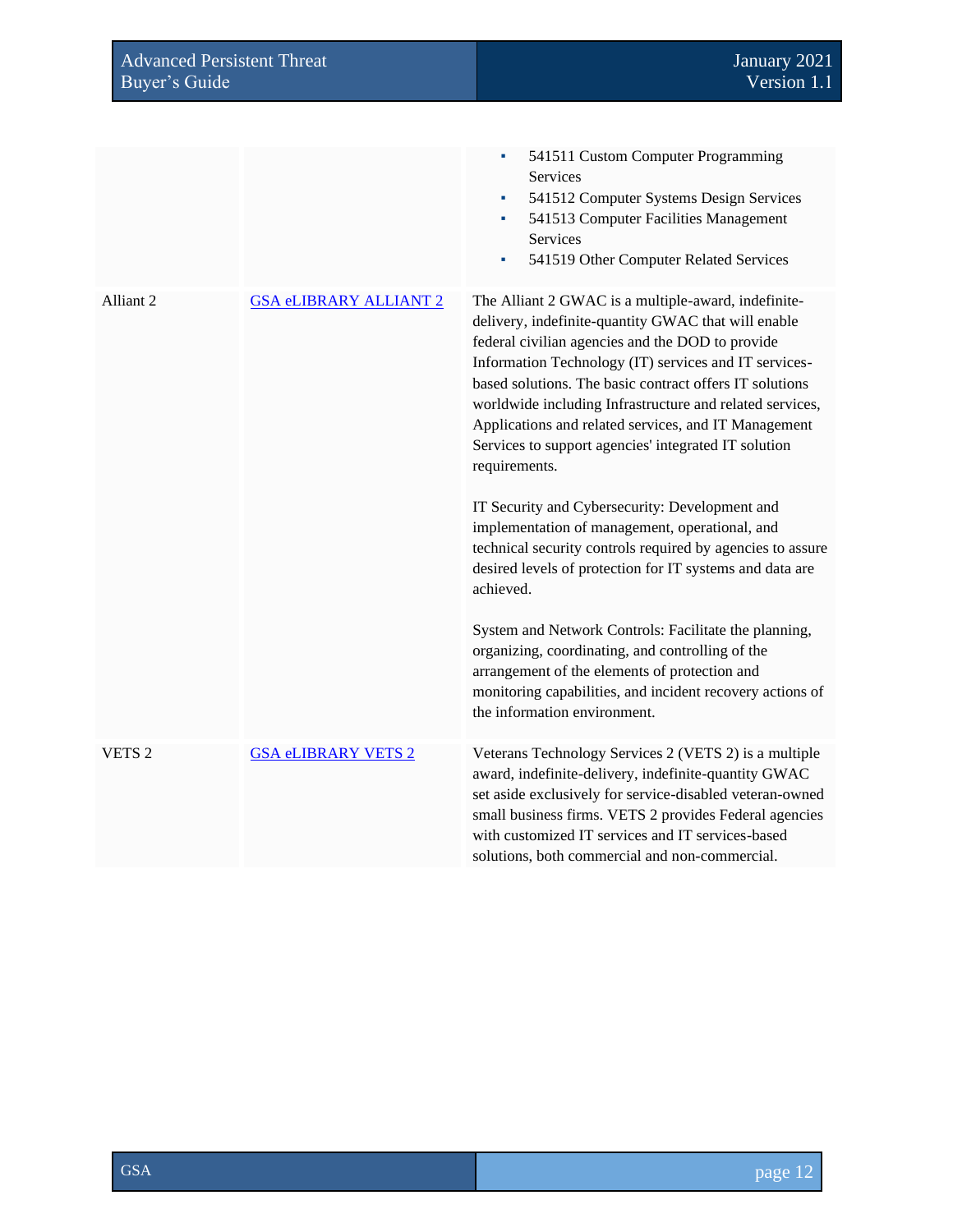# **Appendix B - Continuous Diagnostics and Mitigation (CDM) Program: Dynamic and Evolving Federal Enterprise Network Defense (DEFEND A-F)**

These orders were placed against the Alliant 2 Government wide Acquisition Contracts (GWAC) with the goal of defending Federal IT networks from cyber security threats. This is an Assisted Acquisition Solution that includes the end-to-end acquisition for all Civilian Agencies.

#### B.1 Products and services available on the DEFEND orders

- Continuous monitoring sensors (tools), diagnosis, mitigation tools, and associated services to strengthen the security posture of Government networks. The tools that CDM has implemented for the Agencies include BigFix (HCL), Forescout, Cisco ISE, Tenable, Splunk, RSA Archer, and Elastic. Ability to add other emerging technologies.
- Services include surge support to aid Agencies impacted by cyber-attacks, in need of penetration testing, or requiring cyber risk assessment and mitigation activities. Activities may include incident response, threat hunting, forensic analysis, and remediation activities. CDM can also deploy, configure, and integrate Agency requested cyber tools and services.

#### B.2 Products and services available to specifically assist with SolarWinds issue:

- Asset management sensor tools to detect the presence of SolarWinds
- Identity and access management tools to mitigate unauthorized access
- Services to re-architect networks, deploy additional tools, and implement new governance processes as part of SolarWinds remediation efforts

#### B.3 How to get assistance:

Agencies should contact the CISA Technical Point of Contact (POC) to establish a request for service. This is then processed and sent to GSA along with funding. GSA will manage the procurement process and contract administration in partnership with CISA.

| <b>DEFEND POCS</b>                   |                                                |  |
|--------------------------------------|------------------------------------------------|--|
| <b>Defend</b>                        | <b>Agencies</b>                                |  |
| DEFEND A                             | a. Department of Homeland Security             |  |
| DHS: markita.poindexter@cisa.dhs.gov | b. CISA Headquarters                           |  |
| GSA: $r8$ .defend.a@gsa.gov          | c. United States Coast Guard                   |  |
|                                      | d. Federal Emergency Management Agency         |  |
|                                      | e. DHS Federal Law Enforcement Training Center |  |
|                                      | f. Customs and Border Protection               |  |
|                                      | g. DHS/CISA/CSD/FNR                            |  |

#### GSA page 13